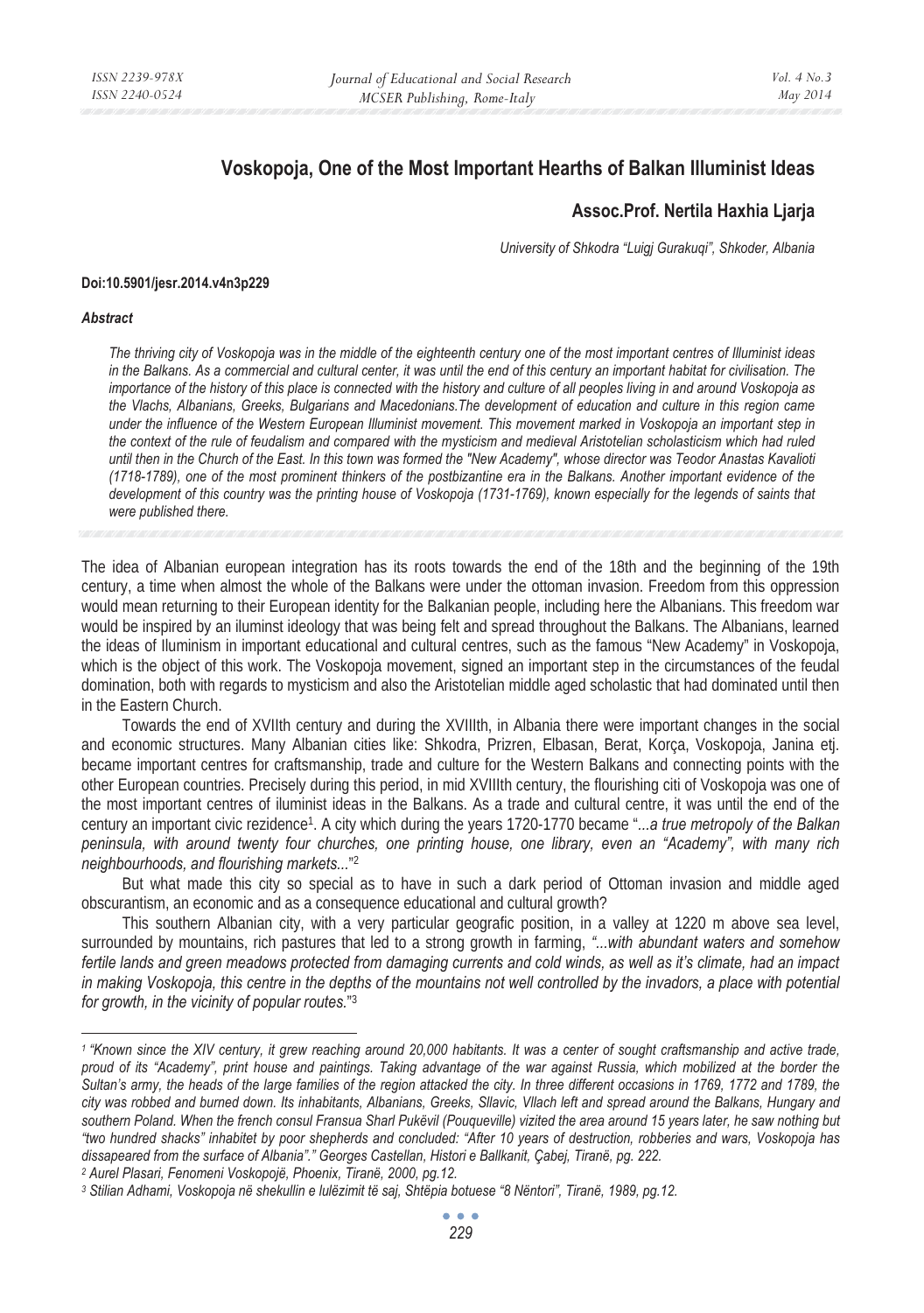| ISSN 2239-978X | Journal of Educational and Social Research | Vol. $4$ No. $3$ |
|----------------|--------------------------------------------|------------------|
| ISSN 2240-0524 | MCSER Publishing, Rome-Italy               | May 2014         |
|                |                                            |                  |

The importance of the history of this place is relatet to the cultural history of all the people that inhabitet Voskopoja and its surroundings, such as the Aromanians, the Albanians, the Greeks, the Bulgarians and the Macedonians. Even though Voskopoja was not homogenous from an ethnic point of view, from a social and religous one it was made up by christian craftsmen and tradesmen.

As far as the ethnic composition of Voskopoja is concerned, there are different thoughts from Greek, Romanian and Albanian historiographies4. "Connected by thousands of economic and origin ties between the inhabitants in their Albanian environment, these cities should never be considered "social formations of foreign populations" – as it has been thought in general about cities in the Balkans at those times*.*" 5

New and old efforts to find the roots of ethnicities in the Balkans are now common. The reality of the Balkans under the Ottoman oppression, which consisted of "... from one side, indipendent countries and, from the other a mixture of minorities and populations of two or more spoken languages, ethnically different, made up that factor, under whose multilateral impact also the "Voskopoja fenomenon" would incur and feel all the big panbalkanian historic changes and fluctuations.<sup>"6</sup> But the Albanian inhabitants of Voskopoja were documentet in many cases. In the codices of Korca and Voskopoja, the many Albanian first names and family names between them: the antropomia of Voskopoja; Venecian trade documents; documents discovered in Hungarian archives etc.7

However, indirect sources of great importance are dictionaries such as the Greek-Vllach-Albanian by Teodor Kavalioti (1770) and the Greek-Vllach-Bulgarian-Albanian by Daniel Voskopojari (1794). "*There is no doubt that such books, however simple, were written to fulfill cultural needs/if not 'national' of a population that was ethnically and lingually mixed.*" 8

An important factor to impact the economic flourishing and consecutively cultural of Voskopoja, is the development of its corporations. Under the conditions of the Ottoman military feudal regime, to organize a better growth and sale, for the protection from free competition and foreign attacks, the esnafs (corporations) were born. These were economicsocial organizations of craftsmen and tradesmen. Voskopoja enjoyed a sort of autonomy that made it different to the other cities that were governed by the feudal *ajans*, as it was governed by by *koxhabashes* (trustees chosen by the people) that were dependant on Ottoman central governance organs. In this way it was born in Voskopoja, an economicsocial structure that was different to the traditional feudal social structure and was formend by a local traders' bourgeoisie which was economically very strong.

Many written sources testify to not only the great economic power that the enafs had, but especially in connection to their financial contributions in various social activities, in public and religious construction, in cultural life, education, etc. *"... Because it was the corporations that in these fields operated as the most powerful sponsor in the city: supported the construction of cult and socio-cultural objects, helped in the wellkeeping of schools and, in general, of public institutions; they helped, for example, in the collection of funds for the construction of the printing house and the Academy; they sent bursarists, at their own expense, in schools in the peninsula, but also at European universitites; Kavaloti himself, according to Zavirast, completed his studies with a bursary by the bakej corporation; the corporations founded an "orphanage" (orfanodhioiketerion) and "the collection box of the poor" (kassa ton ptohon); they also ensured the functioning of the hospital, social assistance in the city etc*".9

Although the christian people of the Balkans were administratively under the Constantinopolis Patriarchate and despite the fact that the artisanal, trade and intelectual circles were affected by the Greek culture, and as a trade, administrative and cultural language was used only the Greek, part of the small city bourgeoisie with a western inclination, under the influence of European iluminist culture, were interested in the local autonomy and the cultural and educational progress although in the Greek language.

This inclination found the support of the Ohri Patriarchate, which was in conflict with the Constantinopolis Patriarchate (the local Macedonian, Albanian and Bulgarian clergy were in conflict with the Greek clergy of Fanari, which

*9Aurel Plasari, Fenomeni Voskopojë, Phoenix, Tiranë, 2000, pg.42-43.* 

*<sup>4</sup>Aurel Plasari, Fenomeni Voskopojë, Phoenix, Tiranë, 2000, pg.24.* 

*<sup>5</sup>Aleks Buda, "Vendi i shqiptarëve në historinë evropiane të shekujve VIII-XVIII", Studime Historike, Viti XXI (IV), no.1, 1967, Tiranë, pg. 18.* 

<sup>&</sup>lt;sup>6</sup>Alfred Uçi, Voskopoja, Akademia e Re dhe Filozofia e Teodor Anastas Kavaliotit, Shtypshkronja "Mësonjëtorja", Tiranë, 2004, pg.21.<br>7 Stilian Adhami, Voskopoja në shekullin e lulëzimit të saj, Shtëpia botuese "8 Nëntori"

*See also: - Aurel Plasari, Fenomeni Voskopojë, Phoenix, Tiranë, 2000, pg.27-28. - Alfred Uçi, Voskopoja, Akademia e Re dhe Filozofia e Teodor Anastas Kavaliotit, Shtypshkronja "Mësonjëtorja", Tiranë, 2004, pg.58. - Stilian Adhami, "Marrëdhëniet ekonomike, shoqërore dhe kulturore midis Vithkuqit dhe Voskopojës në shekullin e lulëzimit të tyre". Monumentet, 17, 1979, Ministria e Arsimit e Kulturës, Instituti i Monumenteve të Kulturës, Tiranë, pg.71-78. 8Aurel Plasari, Fenomeni Voskopojë, Phoenix, Tiranë, 2000, pg.28.*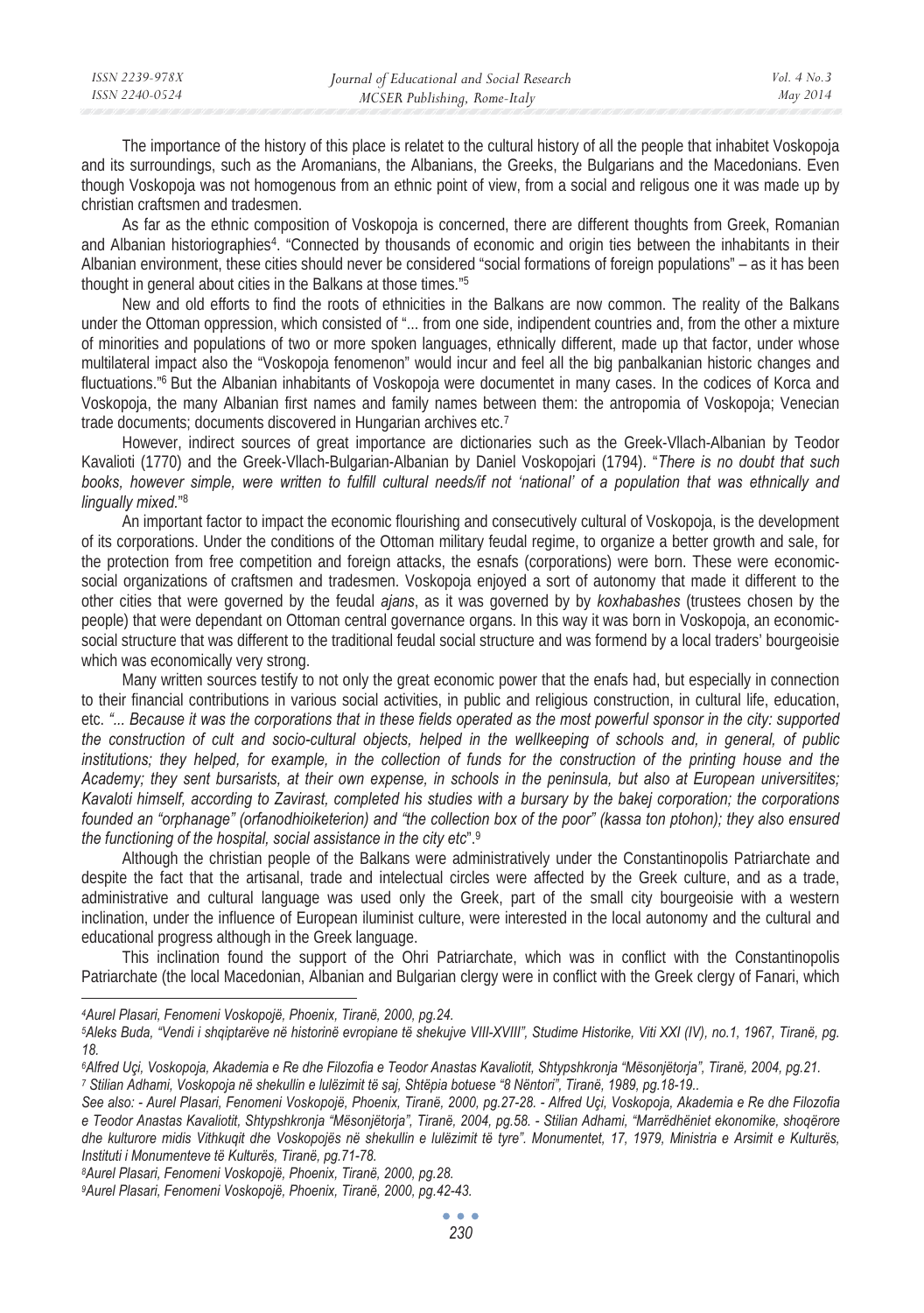had the privilege by the sultan to reign over all orthodoxy). As the head of the Ohri Patriarchate was a Voskopojan (Josaf Voskopojari), during this period Voskopoja became an important culural centre for this Patriarchate. This is highlighted by the researcher Aleks Buda: "*Precisely here, in the 60s of the XVIIIth century, a rough war broke out between the local clergy, amongst whom there were also many Albanain clergymen, and the Istanbul (Constantinpolis) Patriarchate. This war of the church was to keep the econmic interests of the local clergy, as well as its cultural traditions against the principle of helenisation and universalization of the Istanbul (Constantinopolis) Church. In this particularity of the local church as well, found expression some national traditions; therefore it is not incomprehensible that the Albanian orthodox element was serching for support and to a certain measure it found it in the Sllavic church traditions of the Ohri Patriarchate. I believe that we demonstrated in this example of Voskopoja, how in the tradition framework, represented by christian-orthodox pan-Balkanic universalization which used the Greek language, new rational particularist elements start now to develop locally, represented by part of the new didascalic intelligence....*" 10

With the help of the esnafs it became possible to organize schools of various levels, including the college which later was converted into what would be known as "Nea Akademia" (1740). The academic programme that would be developed at this school is an indicator that the "New Academy" of Voskopoja was a college of a university model with a secular character, whose books were used as textbooks in other nearby colleges such as in Istanbul, Bucharest, Ioannena, Athens etc. The most affluent of the city and the esnafs also gave e great help through their financial support in sending the young, many of whom came out of this "Academy", to continue their university studies in Italy, Germany, England, etc. "*These initiatives led to the formation of a new intelectual elite, which was similar to the fanariot intelligence and which worked inside and outside the country, as teachers, doctors, clergymen, literates etc.*" 11

At the Voskopoja "Academy" were taught common subjects for the time, such as: logics, physics and maths. It's headmaster was Teodor Anastas Kavalioti (1718-1789), "*head figure of Voskopoja's civilisation*" 12, professor, philologist, predicator, one of the most distinguished thinkers of the Balkans' post-byzantine era, a propagator of iluminist ideas and rationalization in western europe.13 Kavalioti's philosofic iluminist outlook was expressed in his three major works, now translated in Albanian: "Physics", "Metaphysics", and "Logics" (Prof.Alfred Uçi treats widely Kavalioti's philosophy in his work "T.A.Kavalioti's Philosophy and the New Academy of Voskopoja"). But Kavalioti is also the compiler of the tri-lingual dictionary Greek-Vllach-Albanian containing 1070 words.14

Johann Thunmann has published in Leipzig in 1774 his work *Untersuchungen* in which he also gives a complete reprint of this dictionary taken from the original published in Venice in 1770, to which he adds a fourth language, Latin. Kavalioti's dictionary published by Thunmann has been of great help to albanologues and romanologues in gaining a better knowledge of the Albanian and Vllach languages.

Another important testimony to the development of this city was the printing house of Voskopoja (1731-1769), known especially for the legends of saints that were published there. This was the second printing house in the Empire,

*<sup>10</sup>Aleks Buda, "Vendi dhe rëndësia e qytetit të Voskopojës në historinë e kulturës shqiptare të shekullit XVIII". Akademia e Shkencave të* 

RPS të Shqipërisë, Instituti i Historisë, Shkrime historike, vol.I, Shtëpia botuese "8 Nëntori", Tiranë, 1986, pg.360-368.<br>11Alfred Uçi, Voskopoja, Akademia e Re dhe Filozofia e Teodor Anastas Kavaliotit, Shtypshkronja "Më

*<sup>13</sup> The school was created in 1744, but he who organized in a deserving manner the "New Academy" and made it a true "akros stolismos tis politeias"-the perfect jewel of the city was Kavalioti, who as described was "the spirit of the high education". The german professor Johann Thunman, of Halle's University (in Germany's Saxony) who has known very well the Voskopojan cregyman in his work Untersuchungen, says: "Protopapa Theodhor Kavallioti is a very well learned man, the best learned amongst his people. Except for the*  languages that he speaks, he has studied very efficiently philosophy and maths. As greek, albanian and vllach are all spoken by him at *mothertongue level, his compatriot Mr Jorgji Trikupa appointed at the Venice Komiski, a patriotic tradesman and philomath wrote the book "Protopeiri" (proof or first practice) and printed it (Jorgj Trikupa) in Venice at his own expence" (pg.178) Ilo Mitkë-Qafëzezi, "Priftër të qëmoçëm punëtor të shqipes. Protopapa Theodhor Nastas-Kavallioti Voskopojari (1726-89)", LEKA, VI/1934, no.8, Shtyp."Zoja e Paperlyeme", Shkoder, pg.268-274.* 

*<sup>14</sup> Ilo Mitkë-Qafëzezi writes about Victor Papacostea's work, professor of the University of Bucharest, "Povestea unei carti, Protopiria lui Cavalioti" (the confession of a book), which analyzes the two dictionaries, respectively the tri-lingual one by Kavalioti and the quadrilingual one by Dhanilli (Ikonomi Dhanill M.Adham – Haxhiu Voskopojari 1754-1811). "These two writings could be counted as the most*  beautiful gifts to the culture of the Balkanic people, obliged to the mental movement of Voskopoja. Over their foundation were laid the first studies on the albanian, bullgarian and vllach languages..." While for the Kavalioti figure, he says: "After doing a short repetition of *what he has previously written, in the 1932 monography, about Kavalioti as a man of wide knowledge, admired not only in the homeland Albania, but amongst the whole "Elladha Cultural Kingdom"14 up to Bucharest and Iasi, amongst the Pricipal Academies in which teachers and learners used for many years in hand copies, his courses in logics, metaphysics and physics,..." Ilo Mitkë-Qafëzezi, "Rrëfenja e një libri. Protopiria e Kavalljotit Voskopojarit. Venedik 1770. "Ein Unicum"", LEKA, X/1938, nr 8-9, Shtyp."Zoja e Paperlyeme", Shkoder, pg.383-394.*